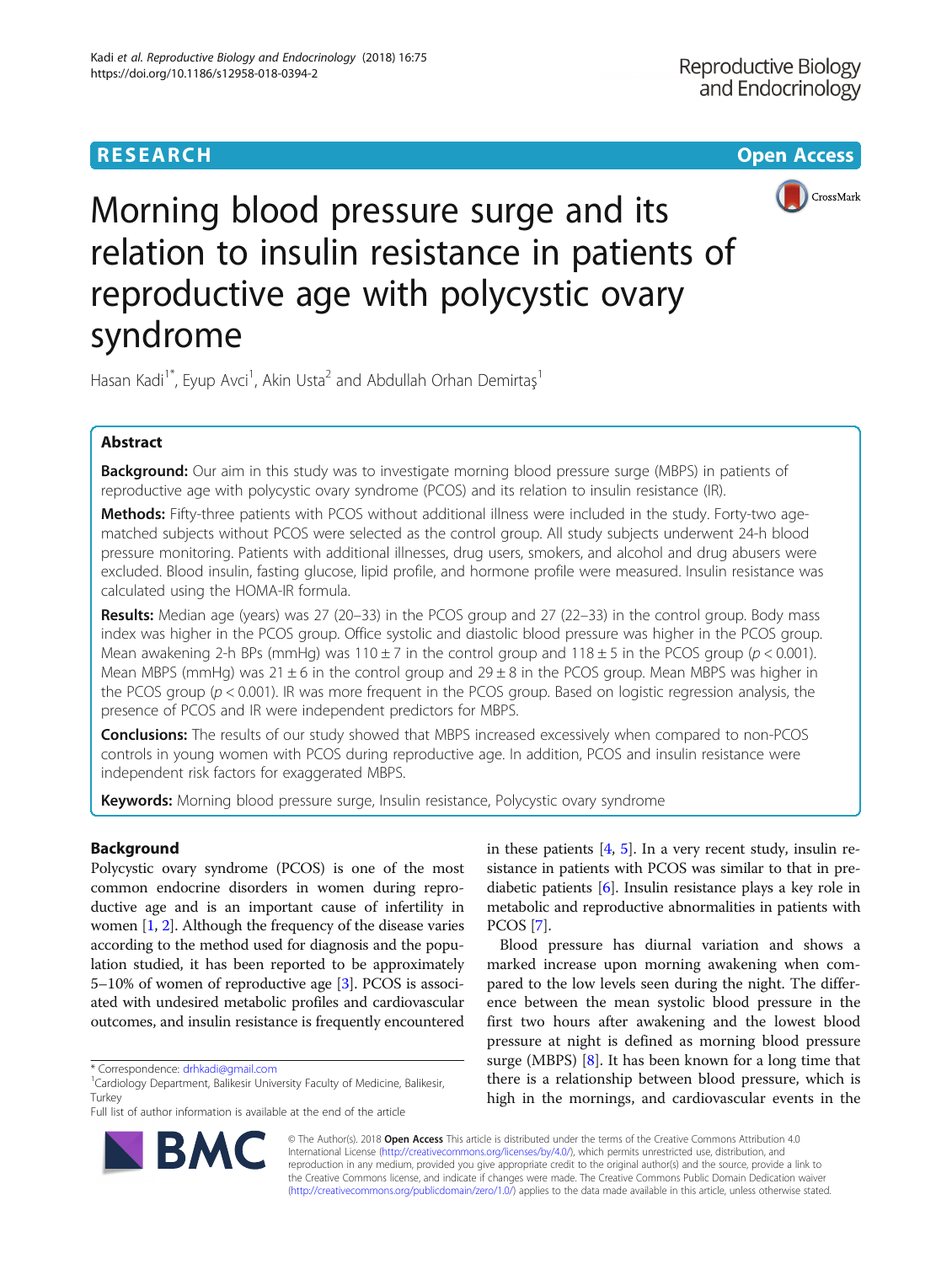morning. In addition, exaggerated MBPS has also been shown to be an independent risk factor for adverse cardiovascular events [\[9,](#page-4-0) [10\]](#page-4-0). Our aim in this study was to investigate MBPS in patients of reproductive age with PCOS and determine its relation to insulin resistance.

## **Methods**

## Patient group

In the period between February 2017 and August 2017, outpatients who were diagnosed with PCOS for first-time in the Department of Obstetrics and Gynecology at the Medical Faculty of Balikesir University were included in the study. The PCOS prevalence in our clinic is 8%.

## Control group

In the obstetrics and gynecology outpatient clinic, a control group of individuals was evaluated, and PCOS was not detected in the period between February 2017 and August 2017. Exercise stress tests and echocardiography were performed to exclude patients with cardiovascular disease from the control group and the PCOS group. Informed written consent was obtained from all study subjects. The study protocol was approved by the institutional ethics committee.

## Exclusion criteria

Patients receiving treatment for PCOS were not taken into the study. Patients using antihypertensive or psychotropic drugs were excluded from the study. Patients were also excluded if they had known hypertension, masked hypertension, past CVO, known cardiovascular disease, diabetes, cardiovascular drug use, hormonal treatment for PCOS, significant systemic disease, pregnancy, atrial fibrillation, major arrhythmia, sleep apnea syndrome, morbid obesity (BMI > 40 kg/m<sup>2</sup>), autonomic dysfunction, chronic kidney disease, or diabetic neuropathy. Psychiatric patients and those using alcohol, tobacco, or drugs were further excluded.

## Office blood pressure measurements

After a minimum of five minutes of rest, the average of two different measurements taken five-minutes apart was recorded for each subject.

## Ambulatory blood pressure monitoring

An automated ambulatory blood pressure monitoring (ABPM) device was used as a 24-h blood pressure monitor (Mobil-Q-Graph, Germany). The cuff was placed on the nondominant arm. If there was greater than a five mmHg difference between the initial measurement of the BPP and the first measurement of the ABPM device, the cuff was removed and reconnected and the measurement repeated. If there was a difference greater than five mmHg between the first and second measurements, that

patient was not taken into the study. The ABPM was set to measure at 15-min intervals during daytime hours and at 30-min intervals during nighttime hours. The patients were told to remain immobile during the measurement and to keep the arm at heart level. Patients were asked to record their sleeping and morning wake-up times. If there was less than two hours between the wake-up time in the morning and the last measurement, the patient was left out of work. Erroneous and incorrect readings were deleted. If more than 20% of all measurements were inappropriate, the patient was not taken to work. Day and night averages and morning surge calculations were calculated based on the individual sleeping and departure times of the patients.

## Blood sampling

In all patients and control group subjects, follicle-stimulating hormone (FSH), luteinizing hormone (LH), dehydroepiandrosterone sulfate (DHEAS), fasting blood glucose, triglyceride (TG), cholesterol (TG), thyroid hormone (TSH), prolactin, low-density lipoprotein-cholesterol (LDL-C), high-density lipoprotein-cholesterol (HDL-C), C-reactive protein (CRP), insulin, free testosterone, and 17-hydroxyprogesterone were measured. A comprehensive ultrasonography (USG) study of all patients and control group subjects was performed by experienced ultrasonographers.

## The homeostasis model assessment of insulin resistance (HOMA-IR)

HOMA-IR was calculated according to the following formula: HOMA-IR = fasting plasma insulin (mU/ml)  $x$ fasting plasma glucose  $(mmol/l)/22.5$  [\[11](#page-4-0)]. If the calculated HOMA-IR was greater than 2.5, the patient was considered to have insulin resistance.

## Definitions

Definition of PCOS The diagnosis of PCOS was determined according to the Rotterdam ESHRE/ASRM– Sponsored PCOS Consensus Workshop Group Revised 2003 consensus on diagnostic criteria and long-term health risks related to polycystic ovary syndrome (PCOS) recommendations [\[12](#page-4-0)].

Definition of morning blood pressure surge Following the method used by Kario and colleagues [\[8](#page-4-0)], MBPS was calculated by subtracting the lowest systolic blood pressure at night (the average BP of 3 readings centered on the lowest night-time measurements) from mean systolic BP in the first two hours after awakening.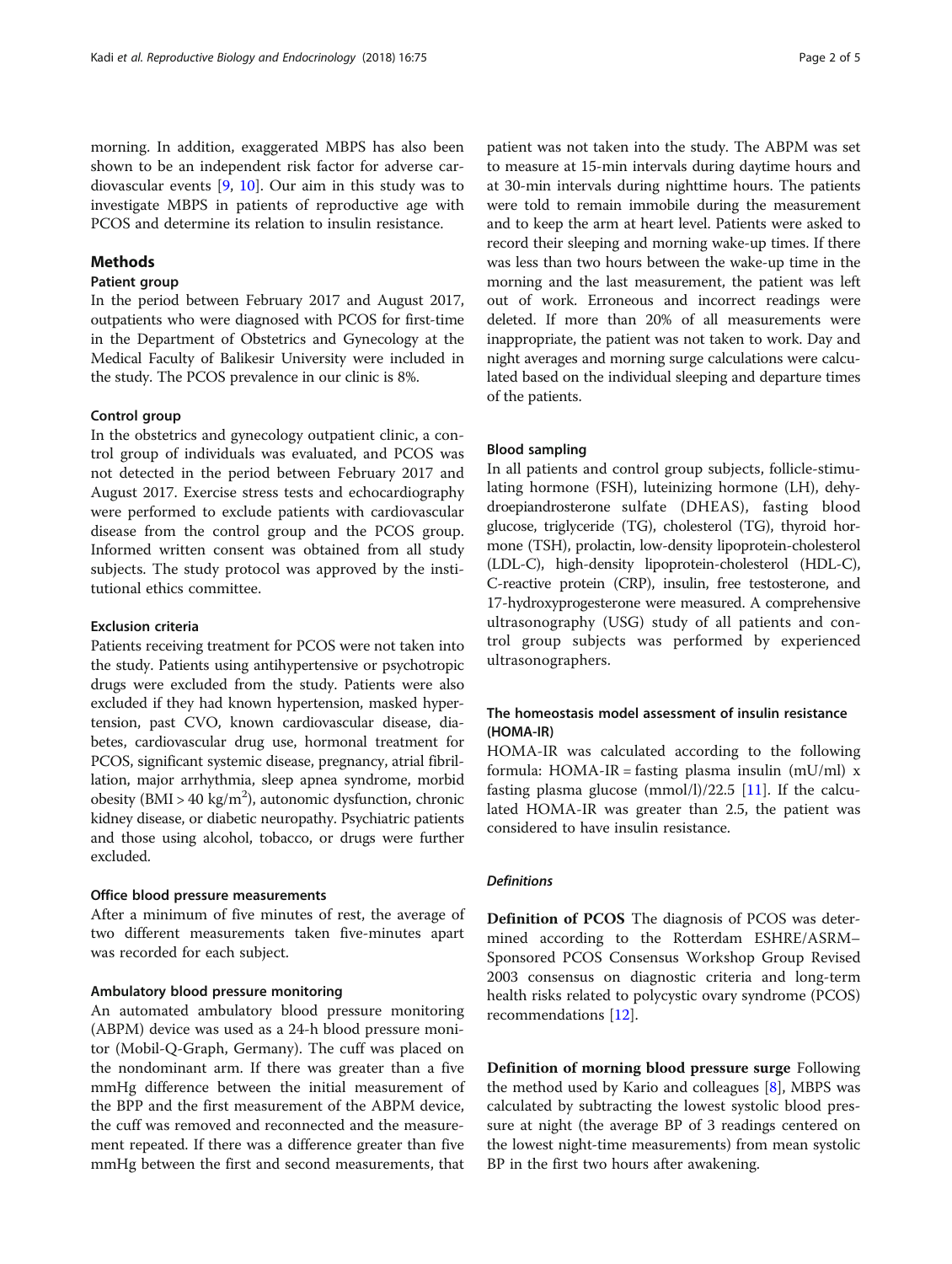## Statistical analyses

The statistical software package SPSS for Windows 20.0 (SPSS Inc. Chicago, IL, USA) was used for the statistical analysis. Continuous data that fit a normal distribution are shown as mean ± standard deviation, and those that do not fit a normal distribution are presented as median values (minimum and maximum values). Continuous data were compared using t-tests or Mann-Whitney U test. Categorical variables were expressed as frequencies and percentages. Comparisons between categorical variables were done using a chi-square test. Logistic regression analyses were performed by accepting primary outcome measures as (mean MBPS was used as the cut-off level) dependent variable. Insulin resistance, presence of PCOS, and body mass index were independent variables in these analyses. A  $p$  value of less than 0.05 was considered significant.

## Results

Fifty-three patients with PCOS were included in the study. Forty-two age-matched subjects without PCOS were selected as the control group. Median age (years) was 27 (20–33) in the PCOS group and 27 (22–33) in the control group. Median body mass index  $(kg/m<sup>2</sup>)$  was 22 (19–28) in the control group and 24.1 (19.7–29.5) in the PCOS group. Body mass index was higher in the PCOS group ( $p = 0.001$ ). Creatinine levels were similar between groups. Plasma insulin levels, HOMA-IR, office systolic and diastolic blood pressure, total cholesterol, triglyceride, LDL-C, HDL-C, and presence of insulin resistance were statistically different between groups. Basal characteristics and clinic and laboratory findings of the groups are shown in Table 1. Mean awakening two-hour BP (mmHg) was  $110 \pm 7$  in the control group and  $118 \pm 7$ 5 in the PCOS group. Mean awakening two-hour BP was higher in the PCOS group  $(p < 0.001)$ . Mean MBPS (mmHg) was  $21 \pm 6$  in the control group and  $29 \pm 8$  in the PCOS group. Mean MBPS was higher in the PCOS group ( $p < 0.001$ ). The ABPM results of the groups are presented in Table 2.

In the logistic regression analysis, categorized MBPS were accepted as dependent variables and body mass index, presence of PCOS, and insulin resistance were defined as independent variables. Based on logistic regression analysis, the presence of PCOS and IR are independent predictors for MBPS. Results of logistic regression analysis are presented in Table [3.](#page-3-0)

## Discussion

The cause of PCOS is not fully known. However, as with most complicated diseases, both environmental and genetic factors are influential in the pathogenesis of the disease. There are many studies showing that insulin resistance plays an important role in the pathogenesis of

Table 1 Basal characteristics of the groups

| Variable\Group            | Control Group       | PCOS Group       | р          |
|---------------------------|---------------------|------------------|------------|
| Age, year                 | 27 (20 - 33)        | $27.5(22-33)$    | 0.383      |
| BMI, $kg/m2$              | 22 (19-28)          | 24.1 (19.6-29.5) | $0.001*$   |
| Insulin, pg/ml            | 8 (3.38–45.56)      | 18.9 (4.85-48.6) | $< 0.001*$ |
| Office systolic BP, mmHq  | $110.5 \pm 9.5$     | $120.5 + 7.2$    | $< 0.001*$ |
| Office diastolic BP, mmHg | $72.6 \pm 6.2$      | $73.4 \pm 5.4$   | 0.478      |
| <b>HOMA-IR</b>            | $1.75(0.68 - 9.54)$ | 4.27 (1.04-9.36) | $< 0.001*$ |
| Creatinine, mg/dl         | $0.7(0.6 - 0.9)$    | $0.8(0.6-0.9)$   | 0.135      |
| Total Cholesterol, mg/dl  | $169 \pm 24$        | $175 \pm 23$     | 0.224      |
| Triglyceride, mg/dl       | 123 (81-210)        | 156 (68-247)     | $0.044*$   |
| HDL-C, mg/dl              | 52 (34–65)          | $45.5(33-66)$    | $0.004*$   |
| LDL-C, mg/dl              | $90 \pm 30$         | $100 + 20$       | $0.044*$   |
| Insulin resistance, n (%) | 22 (30)             | 29 (76)          | $< 0.001*$ |

BP Blood pressure, BMI Body mass index, HOMA-IR The homeostasis model assessment of insulin resistance, HDL-C High density lipoprotein cholesterol, LDL-C Low density lipoprotein cholesterol, PCOS Polycystic ovary syndrome. Age, insulin, HOMA-IR, creatinine, and triglyceride were presented as median (maximum-minimum), total cholesterol, LDL-C, were presented as mean standard  $\pm$  deviation.  $*$  indicated a significant difference between controls and patients with polycystic ovary syndrome

PCOS. Patients with PCOS have a higher frequency of impaired fasting glucose [\[13](#page-4-0)], higher HOMA-IR levels as an indicator of insulin resistance in peripheral tissues [[14\]](#page-4-0), and a higher incidence of diabetes mellitus [\[15](#page-4-0)]. In our study, HOMA-IR and insulin resistance were significantly higher in patients with PCOS than in controls. It has been reported that patients with PCOS have deteriorated metabolic profiles, increased blood triglyceride and cholesterol levels, and increased frequency of metabolic syndrome [\[16](#page-4-0), [17](#page-4-0)]. In our study, compared with controls the PCOS group had higher cholesterol and LDL-C levels and lower HDL-C levels consistent with the literature.

Table 2 Ambulatory blood pressure monitoring results of the groups

| Variable\Group         | Control Group   | PCOS Group     | р          |
|------------------------|-----------------|----------------|------------|
| Day-time BPs           | $110 \pm 7.6$   | $111 \pm 7.4$  | 0.695      |
| Day-time BPd           | $67.5 \pm 6.8$  | $69.7 \pm 5.3$ | 0.113      |
| Night-time BP          | $102 \pm 7.7$   | $106 \pm 6.3$  | $0.015*$   |
| Night-time BPd,        | $61 \pm 5.2$    | $62 + 4.6$     | 0.197      |
| Night-time lovest BPs  | $91.3 \pm 5.9$  | $87 \pm 4.5$   | $< 0.001*$ |
| Post awakening 2 h BPs | $111 \pm 6.3$   | $121 \pm 3.6$  | $< 0.001*$ |
| 24 h BPs               | $110 \pm 6.3$   | $111 \pm 5.9$  | 0.428      |
| 24 h BPd               | $66 \pm 5$      | $68 \pm 5.3$   | 0.175      |
| BP surge               | $19.74 \pm 4.6$ | $33.7 \pm 5.5$ | $< 0.001*$ |
|                        |                 |                |            |

BPs: Systolic blood pressure, BPd: Diastolic blood pressure

Blood pressure measurements and calculations were presented as mmHg and mean ± standard deviation. \* indicated a significant difference between controls and patients with polycystic ovary syndrome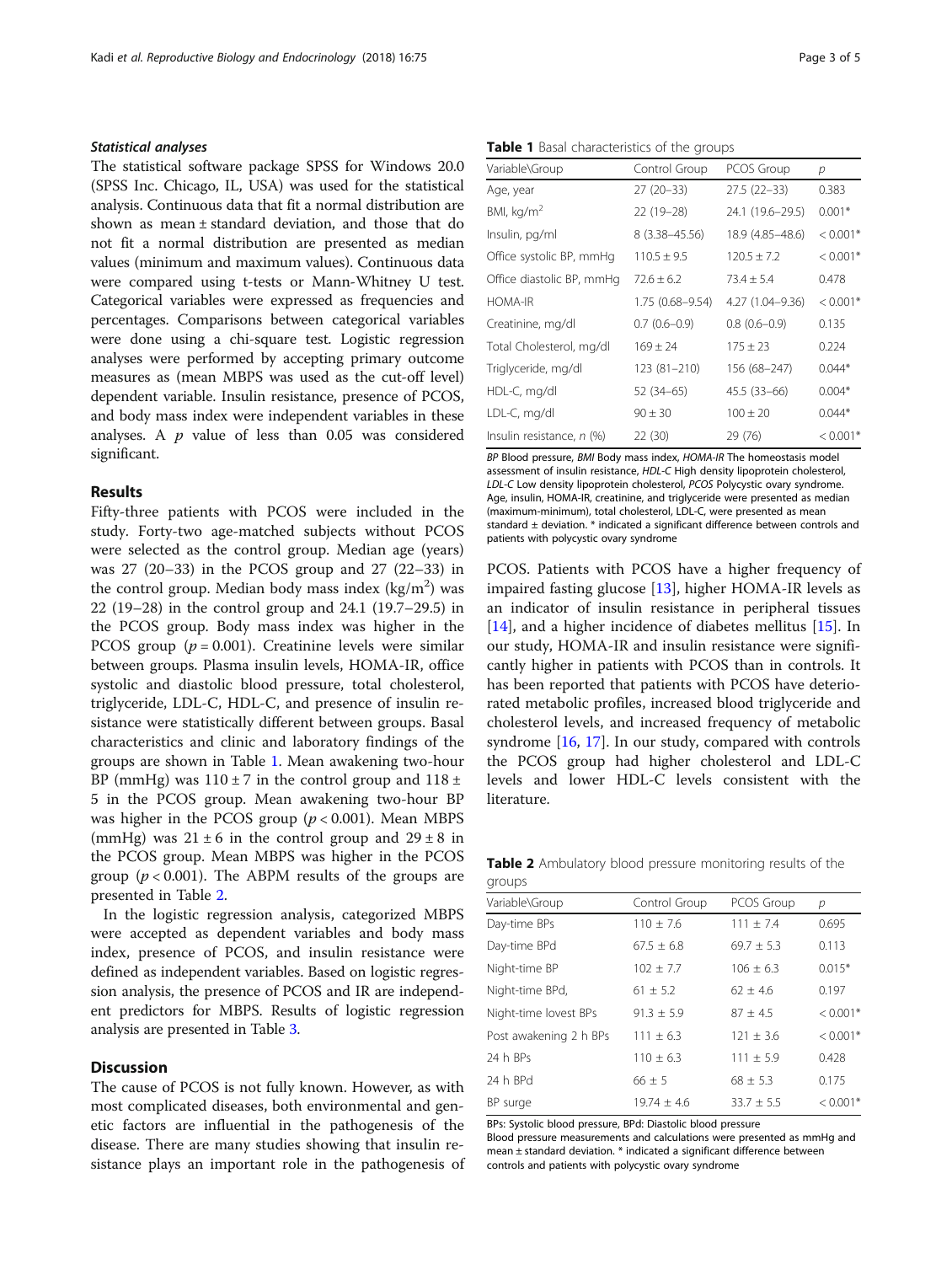<span id="page-3-0"></span>Table 3 Results of multivariate logistic regression analysis for dependent variable morning blood pressure surge

| Variable    |          | OR  | 95% CI        |
|-------------|----------|-----|---------------|
| <b>PCOS</b> | $0.016*$ | 3.8 | $1.28 - 11.2$ |
| -IR         | $0.045*$ | 3.1 | $1.02 - 9.34$ |
| BMI         | $0.091*$ | 12  | $0.97 - 1.43$ |

BMI Body mass index, CI Confidence interval, IR İnsulin resistance, OR Odds ratio, PCOS Polycistic ovary syndrome. \* indicated a significant difference between controls and patients with polycystic ovary syndrome

Blood pressure disorders and hypertension are common in patients with PCOS. However, the relationship between hypertension and PCOS has not been fully clarified. In some studies, the frequency of hypertension was higher in women with PCOS than in women without PCOS [\[18,](#page-4-0) [19\]](#page-4-0), and in some studies, it was reported that the frequency of hypertension did not differ in non-PCOS women, but the synergistic effect of excess weight gain with PCOS led to a rise in blood pressure [\[20,](#page-4-0) [21](#page-4-0)].

In our study, office blood pressure measurements were higher in the PCOS patient group compared to the control group, although not at hypertensive levels. However, when ABPM results were analyzed, daytime and nighttime mean systolic and diastolic blood pressures did not differ between groups. The fact that our study group was composed of young subjects and that the groups were similar in terms of body mass index may be the cause of such a result.

MBPS refers to the fluctuation in blood pressure from the night to the morning, and ambulatory blood pressure was measured using a monitor. In many studies, a close association between MBPS and cerebrovascular and cardiovascular diseases has been established. Kario et al. [\[8](#page-4-0)] demonstrated that elderly patients with exaggerated MBPS are at greater risk of cerebrovascular disease. In addition, exaggerated MBPS has been shown to be associated with future cardiovascular adverse events in both normotensives and well-controlled hypertensives [[22\]](#page-4-0). It is also reported that exaggerated MBPS increases cardiovascular mortality [\[23\]](#page-4-0) and prognostic value in cardiovascular disease [[24](#page-4-0)]. It has been suggested that the underlying mechanism of exaggerated MBPS may be explained by insulin resistance, increased sympathetic activity, and increased renin-angiotensin-aldosterone system activity. In our study, both PCOS and insulin resistance were independent risk factors for exaggerated MBPS as demonstrated by the logistic regression analysis. These results indicate a close interaction between exaggerated MBPS, insulin resistance, and PCOS.

## Study limitation

The most important limitation of our study was the relatively small number of patients. Our study has elucidated some of the possible mechanisms by proving that

the cause of exaggerated MBPS is insulin resistance. In addition, further studies should be undertaken to examine the possible contributions of cardiovascular risk factors which are frequently associated with PCOS. The effects of the sympathetic nervous system and the renin-angiotensin-aldosterone system should be investigated, and their possible effects on MBPS should be demonstrated.

## Conclusion

The results of our study show that, when compared to non-PCOS controls, MBPS increased excessively in young women with PCOS during reproductive age. In addition, PCOS and insulin resistance are independent risk factors for exaggerated MBPS. These results show that increased MBPS in patients with PCOS can be explained by insulin resistance. Thus, measures to decrease insulin resistance (lifestyle changes, dietary recommendations and physical exercise) may have to be considered earlier to decrease the potential risks of exaggerated MBPS in patients with PCOS in this age group.

## Acknowledgements

This study was not supported financially.

## Funding

The authors received no financial support for the research, authorship, and/ or publication of this article.

### Availability of data and materials

The datasets used and/or analysed during the current study are available from the corresponding author on reasonable request.

## Authors' contributions

HK: Study conception and design, analysis and interpretation of data, drafting of manuscript, critical revision. EA: Acquisition of data, analysis and interpretation of data. AU: Acquisition of data, analysis and interpretation of data. AOD: Acquisition of data, analysis and interpretation of data. All authors read and approved the final manuscript.

### Ethics approval and consent to participate

Informed written consent was obtained from all study subjects. The study protocol was approved by the institutional ethics committee.

### Consent for publication

Not applicable.

### Competing interests

The authors declare that they have no competing interests.

## Publisher's Note

Springer Nature remains neutral with regard to jurisdictional claims in published maps and institutional affiliations.

## Author details

<sup>1</sup> Cardiology Department, Balikesir University Faculty of Medicine, Balikesir Turkey. <sup>2</sup>Gynecology and Obstetrics Department, Balikesir University Faculty of Medicine, Balikesir, Turkey.